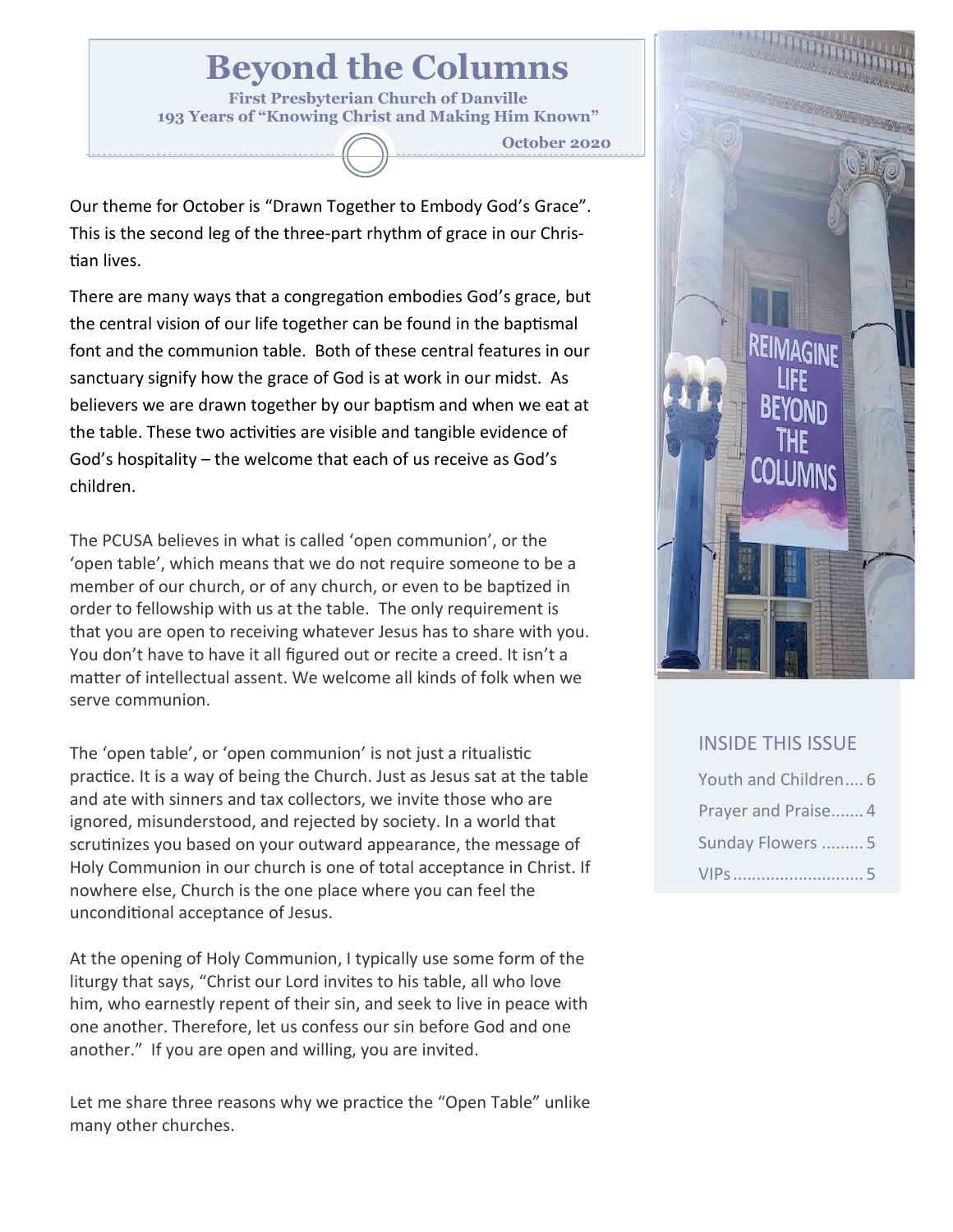- **Jesus Modeled the Open Table for Us** If we want to do a study on the entire meal ministry of Jesus, we find all people invited to feast with him. When Jesus fed the 5,000 or the 4,000, he fed them all. He didn't ask if they were Presbyterians or Baptists or Catholics. When he ate at the house of the tax collectors, or when he traveled to Samaria, or when he broke the bread with two strangers on the way to Emmaus, Jesus never asked, "Are you a member?" He also didn't ask if you believe every part of our creed or dogma.
- **We Don't Control God's Grace** We cannot reify God's grace! Reification is when one gives substance to something that has no substance. Reification of grace is when the church, preacher, or anyone says God's grace is not available to you. I hold the grace, and we will dole it out to those who agree with us. As the Soup Nazi would say on *Seinfield i*f you didn't order the soup in just the right way, "No Grace For You!", many churches treat grace in the same way. We see this happen in many churches and denominations – you are divorced? You need to attend another church. You made some bad decisions in life? You might need to go somewhere else. God's grace cannot be given out by us.
- **The Table is Open…But the Grace Is Not Cheap** In our understanding of the Open Table, Presbyterians may continue to invite all persons to the Lord's table, as long as they understand that non-baptized seekers should be urged to enter the baptismal covenant and be taught the full truth about its costly dynamics. God's grace is free and offered to all that is true. *But it is not Cheap and Meaningless*. If we are going to receive the Grace of God in our lives, we must be willing to be transformed by it. That means we must be willing to abide by the costs of discipleship and submit ourselves to it.

The table of Christ is always open, but once we receive His body and blood, we should never again be the same.

*Pastor Beth*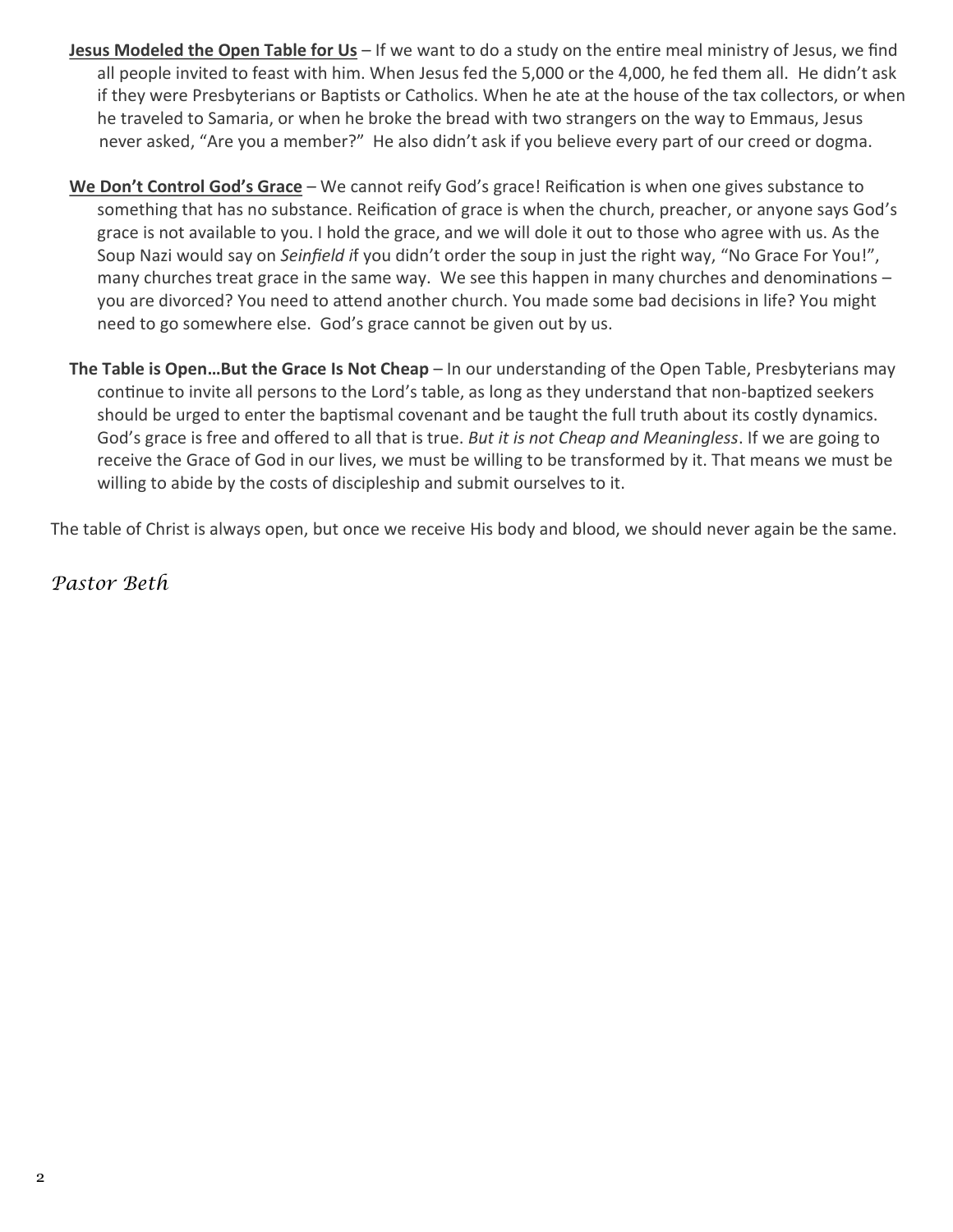On Sunday, Oct. 4 we will celebrate my official installation as the Pastor of First Presbyterian Church – Danville. During that celebration, it is customary to honor the pastor with a gift of welcome and hospitality. At the beginning of our relationship, session has also graciously approved a gift from your Pastor to the congregation. The gift of communion and baptismal ware made from pottery is symbolic of the transformative power of God's grace.

Scripture reminds us that we are the clay, and God is the pottery.

*Yet you, LORD, are our Father. We are the clay. You are the potter; we are all the work of your hand. Isaiah 64:8*

While we are made from clay, God has the power to transform our lives into something beautiful if we permit ourselves to remain malleable. My hope is that we will be able to sing these words together in our hearts and minds as we grow into the grace of our Lord Jesus Christ.

> Change my heart oh God Make it ever true Change my heart oh God May I be like You

You are the potter I am the clay Mold me and make me This is what I pray

Change my heart oh God Make it ever true Change my heart oh God May I be like You

Lord, You are the Potter and I am the clay. Mold me and make me, have Thine own way

Lord, I need Your Spirit, Lord, I need Your grace; Help me to run this Christian race.

You are the Potter, I am the clay. Mold me and make me, have Thine own way.

Lord, I give my life, I give my all to You, To be a willing vessel, to use me through and through.

[https://zionlyrics.com/vineyard](https://zionlyrics.com/vineyard-you-are-the-potter-i-am-the-clay-master-let-your-will-be-done-lyrics)-you-are-the-potter-i-am-the-clay-master-let-your-will-be-done-lyrics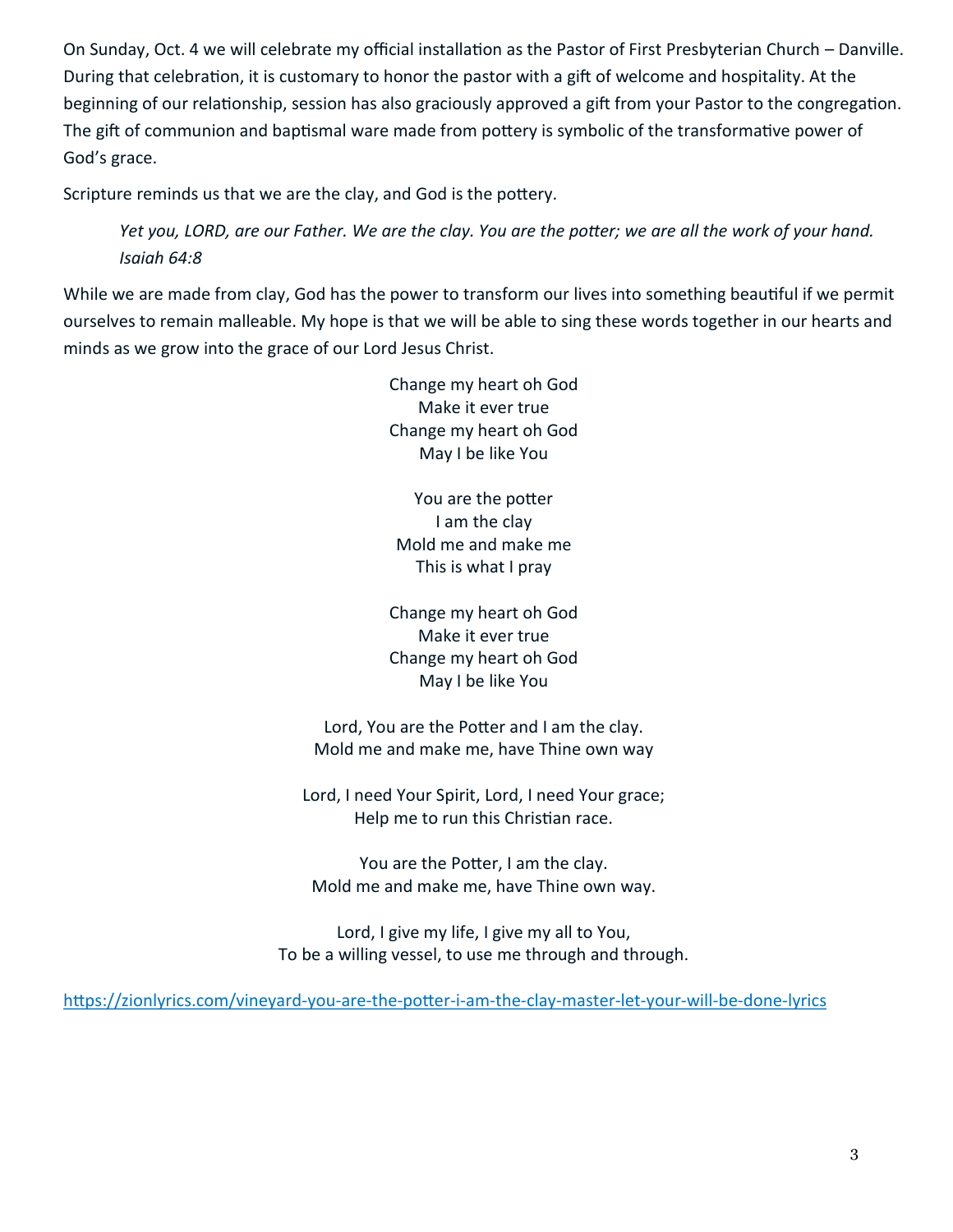

#### **PASTORAL CONCERNS**—

Chuck Bolt, Lisa Bolt, Amy Bracey, Bill Copeland (Linda Copeland's father) Judy Cox (Kristen Cox's

sister-in-law), Kathy Cropp, Lib Cuttle, Matthew Dolianitis, Bill & Betty Fitzgerald, Fred Gunn (W. Gunn's brother), Lois Hayes, Ina Ingram, Peggy Lackey, Bob Lowther, Larry Mann, Ruth Meadors, Tony Parker (W. Barrow's father), Mary Lou Snead, Debra Bolt Thompson, Easton Zunker (K. Meadows)

**ON THE MEND--(Praise & Gratitude for improved** condition) Mrs. Helen Harris

**OUR VIPs**—Chuck Bolt, Alice Bradshaw, Lib Cuttle, Bill & Betty Fitzgerald, Lois Hayes, Charlotte Lowther, Grace Litzenberg, Fae Smith, Jean White

### **CAREGIVERS THOSE SERVING IN THE MILITARY THE PEOPLE OF TOGO**

Our condolences to Walter Gunn in the loss of Gail.

Our condolences to the friends and family of Zane Evans in the loss of their father.

## **SATURDAY LUNCH MINISTRY**

**WHAT**: Serving a hot lunch to the community. **WHEN**: Every Saturday; volunteers work from 10:00 a.m. to 11:30 a.m. Lunch is served at 11:00 a.m. During the summer. Since our regular volunteer churches have taken a break from assisting, we need volunteers—call the office if you can help on Saturdays.



 This year's Crop Walk will be different! We will have a virtual walk October 4th immediately following worship. If you are interested contact Barbara Wilkins or Jackie Rochford. If you want to make a donation visit www.danvillecropwalk.org or make checks payable to First Presbyterian Church with "Crop Walk" in the memo line.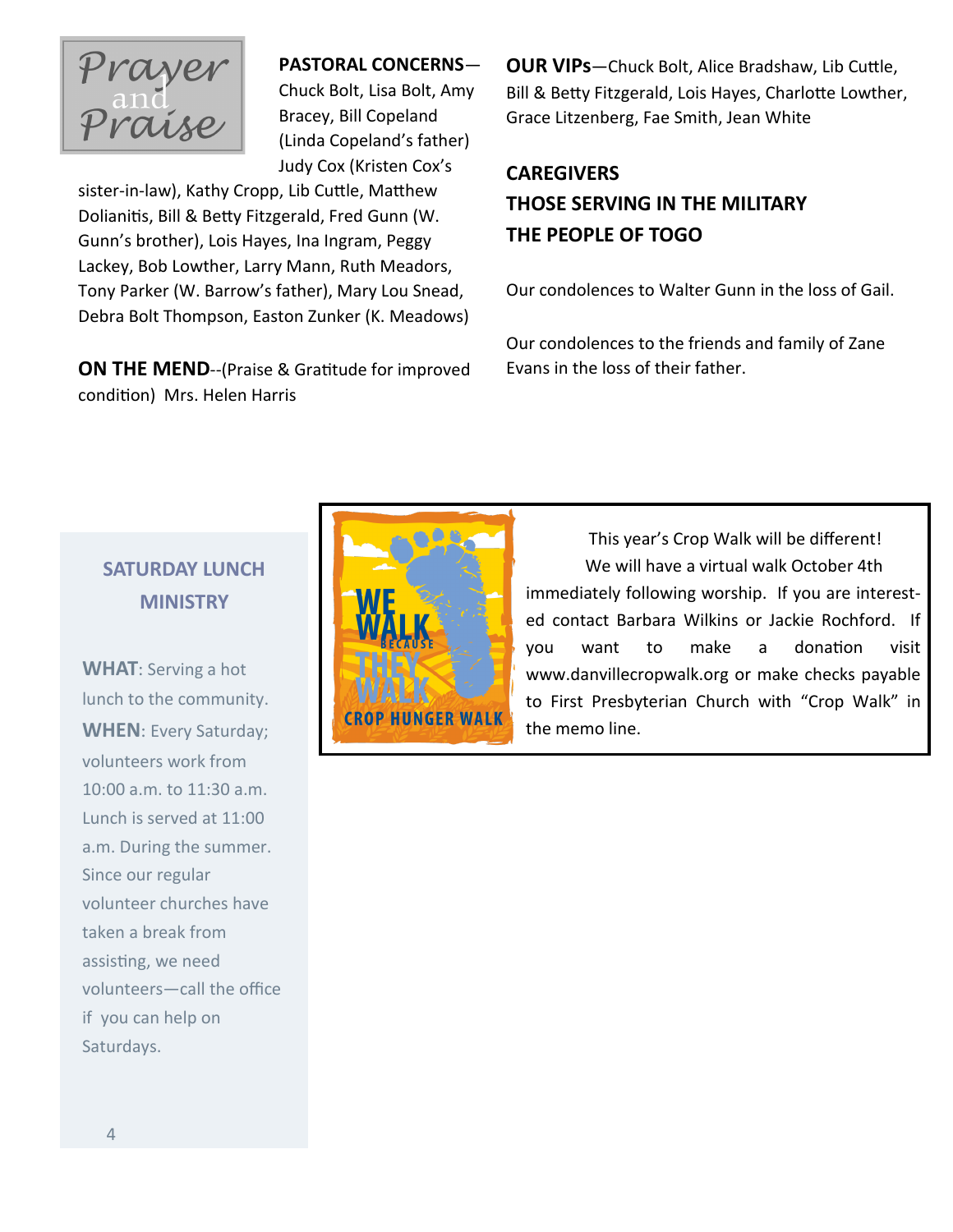### **Sunday Flowers on the Reredos**

**October 10**- Today, the flowers are given in celebration of the marriage of Mr. and Mrs. Christopher T. Moore. The beautiful brass urns are given to the glory of God, to the First Presbyterian Church, by Rebecca and Chris.

**October 25th**– Date Saved for Meadema family

The Day Circle will be in charge for the month of October.

If you would like to place flowers in the sanctuary, please contact Rebecca Atkinson at 434.203.1666 or rebeccaatkinson@comcast.net, for more information. After the service, flowers are distributed to those persons on our prayer list or as directed by the sponsor.



### VIP OF THE WEEK

Please remember our VIPs in prayer each week and drop them a card or note to let them know how much they are loved.

October 11 — Lois Hayes Room 45 Roman Eagle Nursing Home 2526 N. Main Street Danville, VA 24540

October 18 — Grace Litzenburg 954 Main Street Danville, VA 24541

October 25— Alice Bradshaw Colonial Suite 1111 Main Street Danville, VA 24541

 If you feel visiting the elderly is your gift, please consider joining our VIP Committee. Talk to one of the following members: Pat Argyrakis, Joan Reynolds, Bernadine Hayes, Nancy Wilson, Susie Crews, or Kent Shelton.

# **Property**

# **Committee**

### **Bob's To-Do List**

Computer, streaming TV & sound system hardware & repair Sutherlin Speakers

Investigate the aging alarm system, Carbon Monoxide & Fire Alarm

> Investigate Amp replacement

Routine maintenance items around the church building ongoing.

Front porch needs bird protection

Investigate replacing electrical panel in basement with modern equipment

Women's bathroom to be refreshed

Completed Items

Painted front door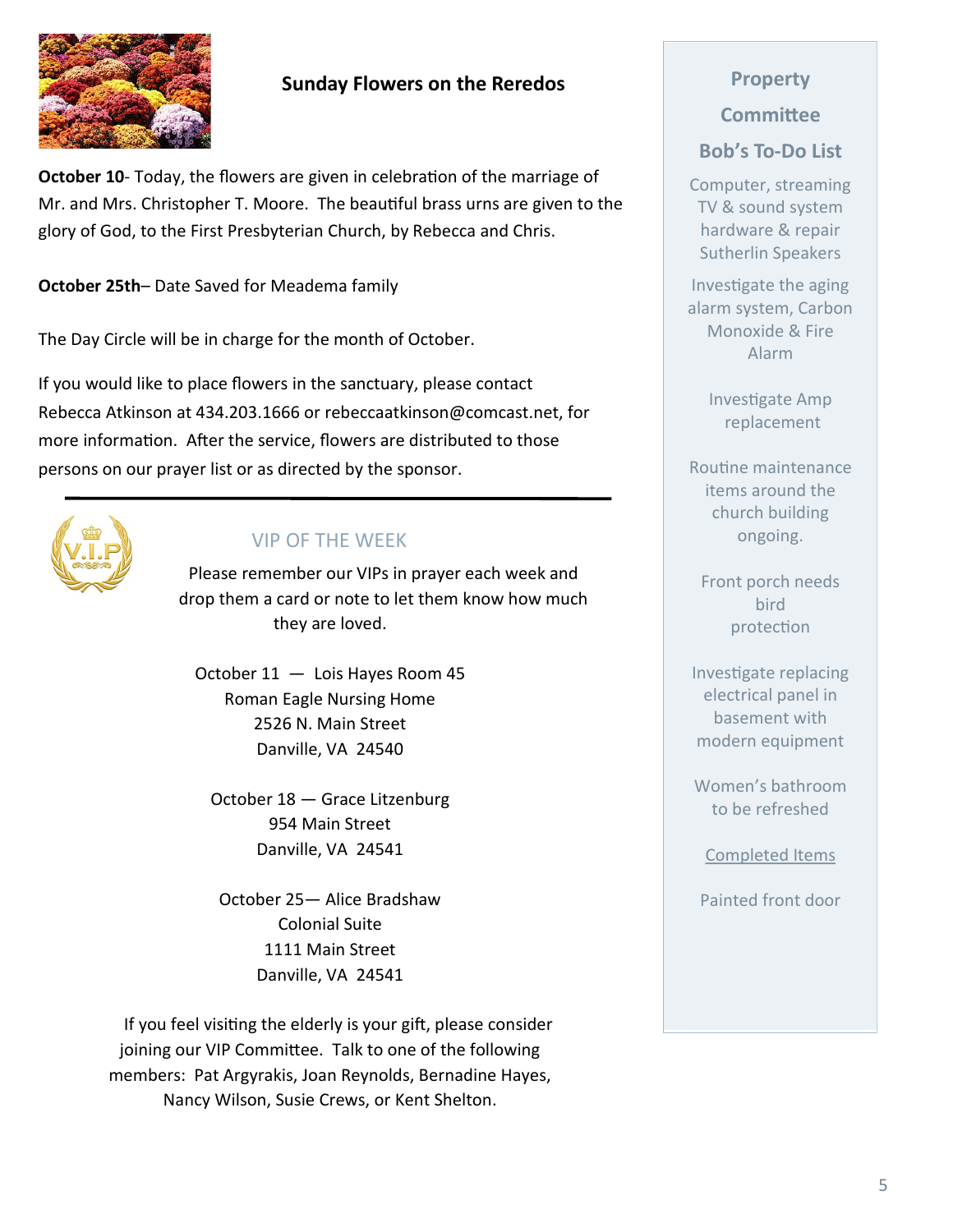### **Stewardship in Action**

This year the Stewardship theme for First Presbyterian Church is "**We are the Church – We serve with energy, imagination, intelligence and love."** Our church is so fortunate to have a congregation who serves with such love. This month we highlight one of our long time members- Ina Ingram. Ina has been a faithful member of First Presbyterian Church and The Outlook Sunday School class. She has served as one of the teachers for that class. Ina has very willingly served on the Diaconate, Session, and countless committees. She has always



been ready to help with Wednesday Night Dinners and the Saturday Lunch Ministry. Over the years, I am sure this only scratches the surface of the ways that Ina has given her energy, imagination, intelligence and love. Please take time to thank Ina for her dedication to the Lord's work here at First Presbyterian Church and our community.



**Contact Jackson for details: Jackson@fpcdanville.com or 434.792.7822 ext. 3**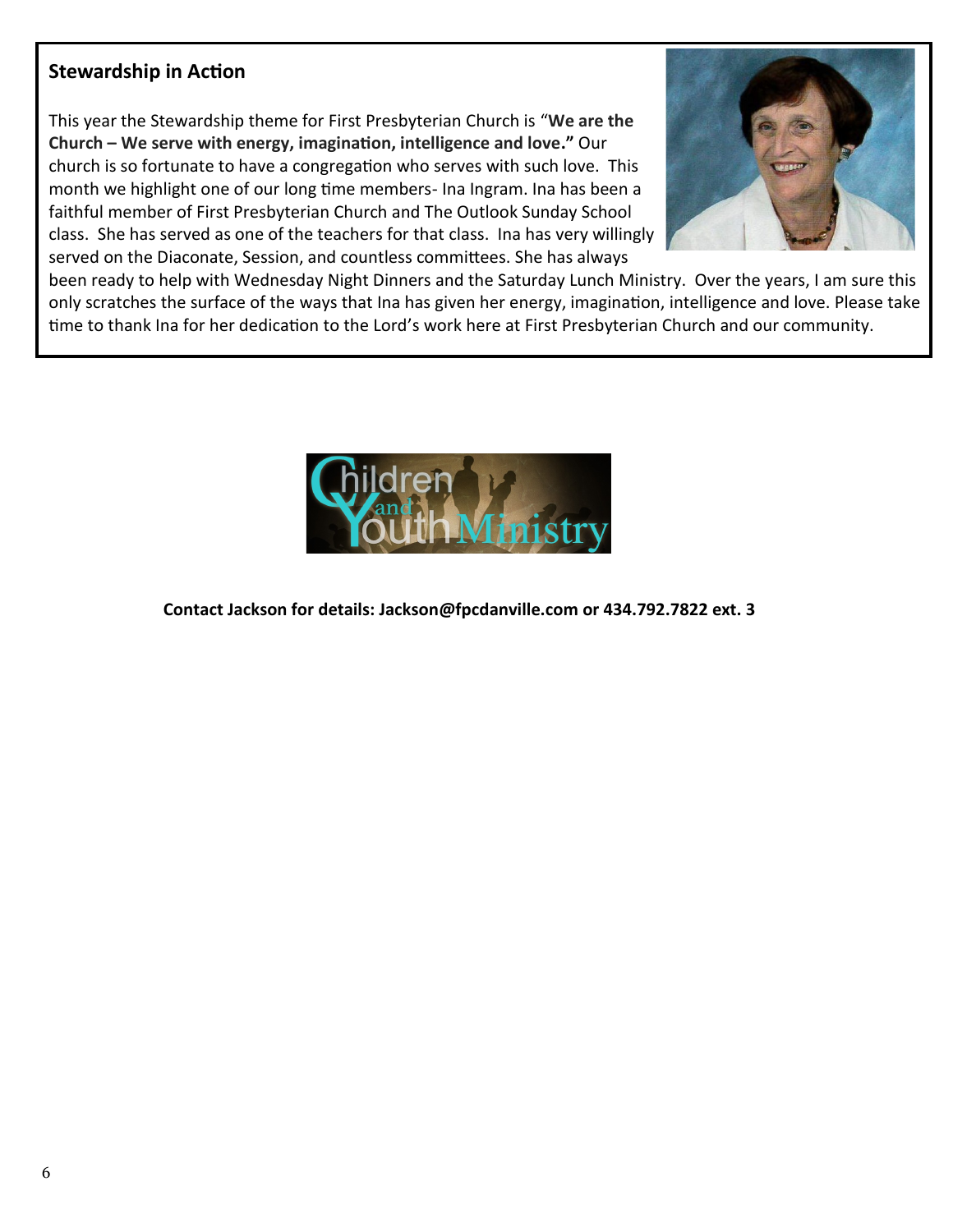

DRAWN IN TO EXPERIENCE GOD'S GRACE

DRAWN TOGETHER TO EMBODY GOD'S GRACE

DRAWN FORTH TO EXTEND GOD'S GRACE

We have purchased the Hygenica Electro Hygiene System which will disinfect and sanitize our church. We are using this through out the building. The chemicals used in the "fogger" will "remove 99.9% of viruses, pathogens, and bacteria, including most coronaviruses, including but not limited to COVID –19, influenza A, rhinovirus, and norovirus."**\*** At times a slight residue is left behind that can feel "sticky."

There is a sign up sheet at the Main Street entrance next to the Admin. Office. If you are a committee chair, please fill out this sheet when you meet at the church so the room can be disinfected.

If you have any questions about the system or products being used to disinfect please contact the church office.

**\***Operator's Manual



Nick Argyrakis

28 Fred Baker

If we've missed your special day let us know !!